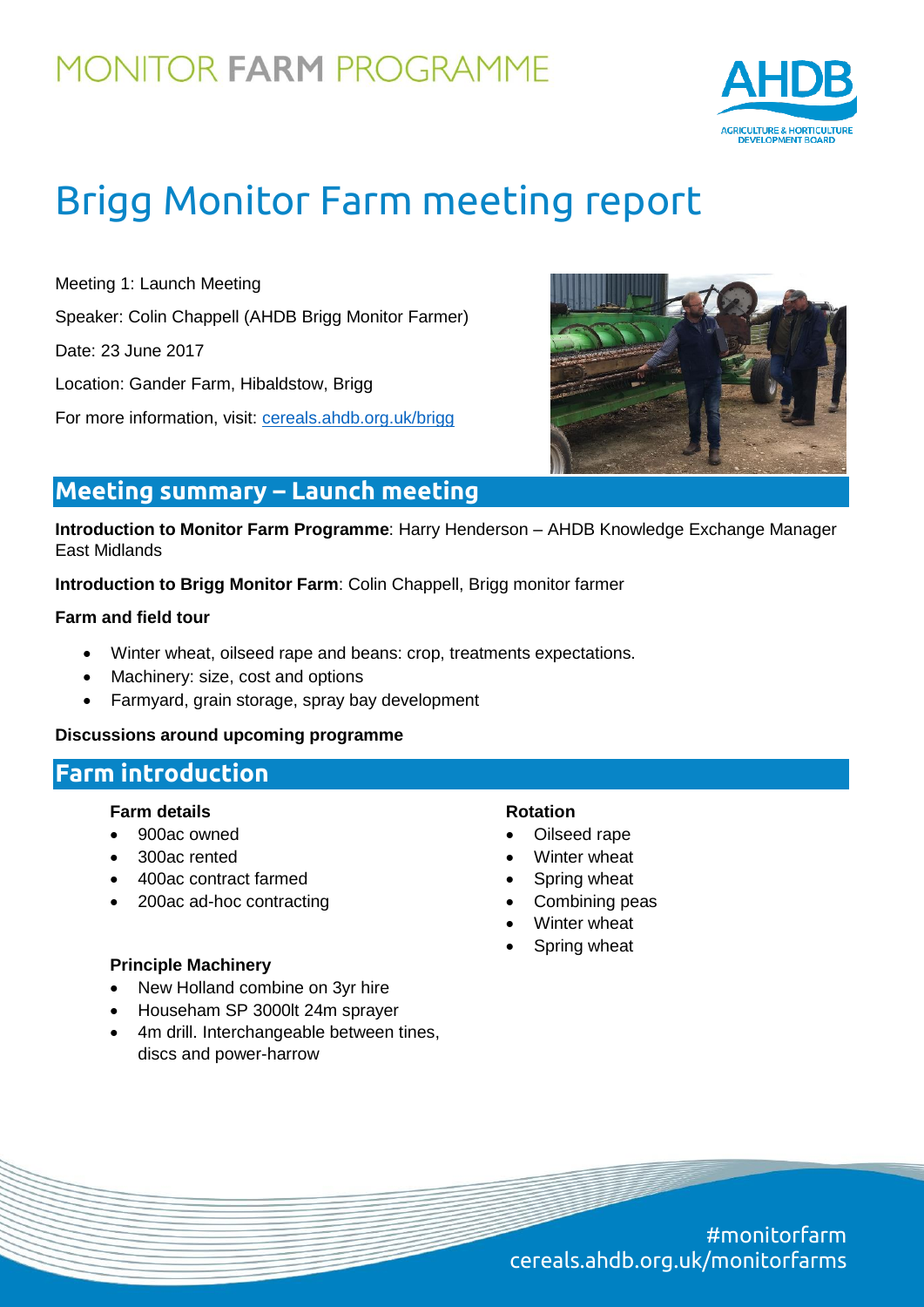# MONITOR FARM PROGRAMME



## **Farm challenges & SWOT analysis**



technology be the answer?

The farm is capable of high plant populations, so YEN is on the cards.



#### **Brigg Launch meeting SWOT Analysis**

| <b>Strengths</b>                                                                                                                                                                                                                                                                                                                                                                                                                                                                                                                                                                                                                                                | <b>Opportunities</b>                                                                                                                                                                                                                                                                                                          |
|-----------------------------------------------------------------------------------------------------------------------------------------------------------------------------------------------------------------------------------------------------------------------------------------------------------------------------------------------------------------------------------------------------------------------------------------------------------------------------------------------------------------------------------------------------------------------------------------------------------------------------------------------------------------|-------------------------------------------------------------------------------------------------------------------------------------------------------------------------------------------------------------------------------------------------------------------------------------------------------------------------------|
| Good management<br>River Ancholme water management<br>٠<br>Livestock enterprise, use of labour & use of FYM<br>$\bullet$<br>Labour. Bringing young people into the industry<br>$\bullet$<br>Use of technology - SOYL & variable seed rate<br>$\bullet$<br>Good land type<br>$\bullet$<br>Age<br><b>Yield Potential</b><br>Water table<br>Enthusiasm<br>٠<br>Local markets AD Plant and straw burning power station<br>$\bullet$<br>Open minded - asks questions<br>$\bullet$<br>Mixed farming<br>$\bullet$<br>Spreading risk crops & livestock<br>$\bullet$<br>Fertile soils<br>$\bullet$<br>Economy of scale<br>Change - prepared to entertain<br>Fully costed | Straw plant<br>Anaerobic Digestion plant growing<br>$\bullet$<br>maize and/or rye?<br>Review of rotations<br>$\bullet$<br>Stewardship<br>$\bullet$<br>CSF capital grant for pesticide<br>$\bullet$<br>handling improvement<br>Stewardship grants/funding<br>$\bullet$<br><b>Brexit</b><br>$\bullet$<br>Livestock<br>$\bullet$ |
| Weaknesses                                                                                                                                                                                                                                                                                                                                                                                                                                                                                                                                                                                                                                                      | <b>Threats</b>                                                                                                                                                                                                                                                                                                                |
| Machinery costs<br>No straw return - soil health and compaction risk.<br>$\bullet$<br>Labour costs too high?<br>$\bullet$<br>Non incorporation of straw<br>$\bullet$<br>Attention to detail (?)<br>$\bullet$<br>Housekeeping (Field Margins)<br>$\bullet$<br>Current cropping/rotation - black-grass<br>Straw removal                                                                                                                                                                                                                                                                                                                                           | River Ancholme water management<br>Black-grass (times 4)<br>$\bullet$<br><b>Brexit</b><br>$\bullet$<br>Flood risk (times 2)<br>$\bullet$<br>Brexit (times 2)<br>$\bullet$<br>Grass weeds (times 3)<br>$\bullet$<br>Declining ag chemicals<br>Legislation (times                                                               |

Much of the land borders the river Ancholme and is just 2 metres above sea level. Drainage and flooding are a

Heavy soils well suited to black-grass. Could no-till

challenge

#monitorfarm cereals.ahdb.org.uk/monitorfarms